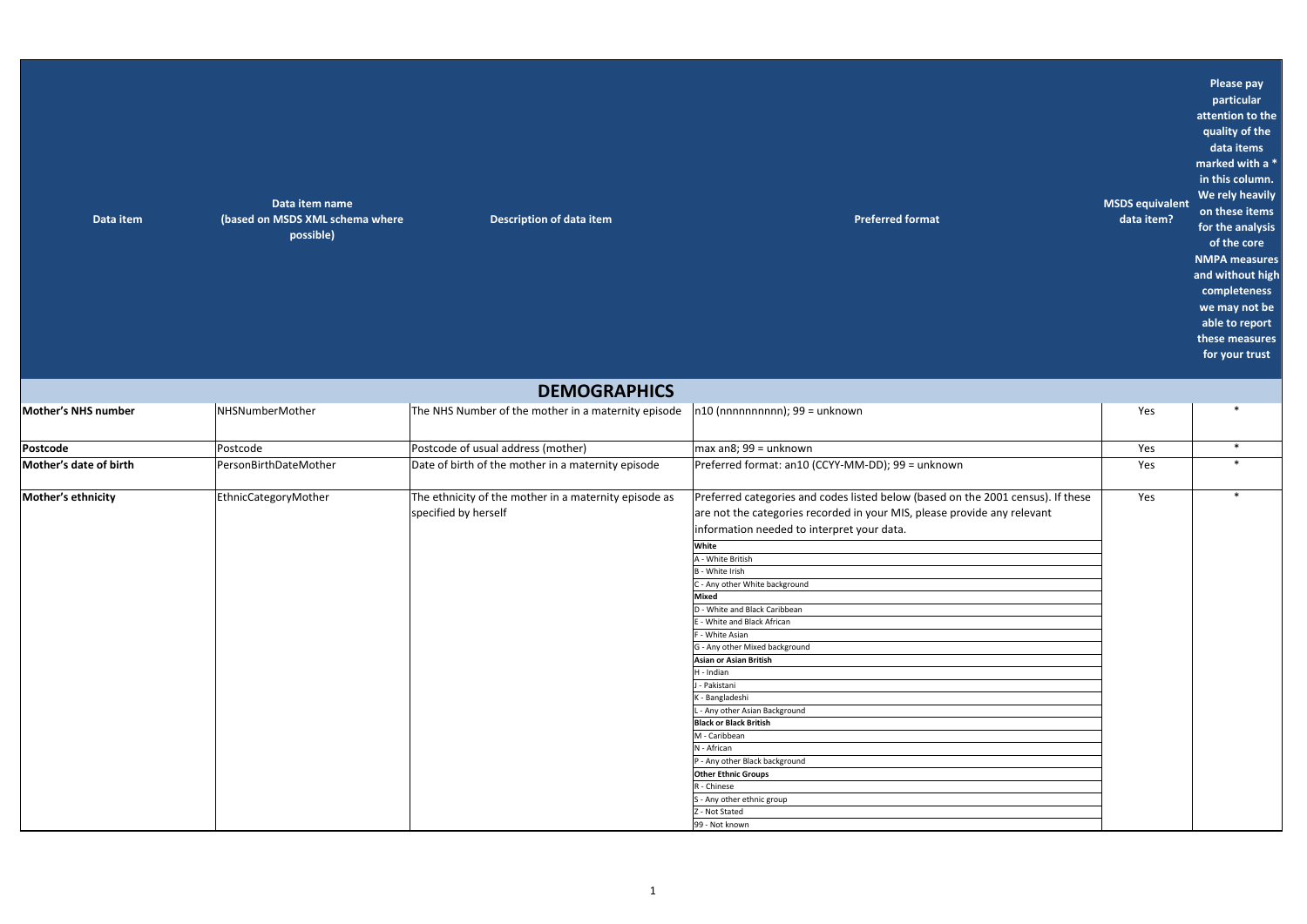| <b>Private maternity patient</b>                     | PrivatePatientFlag        | Whether or not the mother is a private maternity<br>patient (private patients do not include mothers looked<br>after by NHS-contracted private midwives).                                                                      | Preferred format: $N = no$ ; $Y = yes$ ; 99 = not stated/missing                                                                                                                                                                                                                                                                                                                            | No  |  |
|------------------------------------------------------|---------------------------|--------------------------------------------------------------------------------------------------------------------------------------------------------------------------------------------------------------------------------|---------------------------------------------------------------------------------------------------------------------------------------------------------------------------------------------------------------------------------------------------------------------------------------------------------------------------------------------------------------------------------------------|-----|--|
|                                                      |                           | <b>OBSTETRIC HISTORY</b>                                                                                                                                                                                                       |                                                                                                                                                                                                                                                                                                                                                                                             |     |  |
| Gravida                                              | PrevPregnancies           | Number of previous pregnancies (i.e. including current<br>pregnancy, miscarriages and abortions)                                                                                                                               | $\vert$ max n2; 99 = unknown                                                                                                                                                                                                                                                                                                                                                                | Yes |  |
| <b>Parity</b>                                        | PrevTotalBirths           | Number of previous registerable births (i.e. excluding<br>the current pregnancy, miscarriages, abortions and<br>babies born with no signs of life before 24 completed<br> weeks)                                               | $\vert$ max n2; 99 = unknown                                                                                                                                                                                                                                                                                                                                                                | Yes |  |
| Number of previous caesarean<br>sections             | PreviousCaesareanSections | The number of previous pregnancies where a baby was<br>delivered via a caesarean (this is not the same as<br>number of babies delivered via caesarean).                                                                        | $\vert$ max n2; 99 = unknown                                                                                                                                                                                                                                                                                                                                                                | Yes |  |
| <b>Previous stillbirths</b>                          | PreviousStillbirth        | The number of stillbirths from previous pregnancies (i.e. $\vert$ max n2; 99 = unknown<br>status at birth = stillborn and gestation at birth >= 24<br>weeks + 0 days)                                                          |                                                                                                                                                                                                                                                                                                                                                                                             | Yes |  |
| <b>Previous preterm births</b>                       | PreviousPreterm           | The number of preterm births from previous<br>pregnancies (i.e. gestation at birth < 37 weeks + 0 days)                                                                                                                        | $\vert$ max n2; 99 = unknown                                                                                                                                                                                                                                                                                                                                                                | No  |  |
| Previous low birth weight infants                    | PreviousLBW               | The number of low birth weight infants from previous<br>pregnancies (i.e. birthweight <2500g)                                                                                                                                  | $\vert$ max n2; 99 = unknown                                                                                                                                                                                                                                                                                                                                                                | No  |  |
|                                                      |                           | <b>ANTENATAL CARE (Note all fields relate to the current pregnancy)</b>                                                                                                                                                        |                                                                                                                                                                                                                                                                                                                                                                                             |     |  |
| Date of antenatal booking<br>appointment             | AntenatalAppDate          | Referred to as the Booking Appointment, the date on<br>which the assessment for health and social care needs,<br>risks and choices and arrangements made for antenatal<br>care as part of the pregnancy episode was completed. | Preferred format: an10 (CCYY-MM-DD); 99 = unknown                                                                                                                                                                                                                                                                                                                                           | Yes |  |
| <b>Gestation at booking in days</b>                  | GestationBookingDays      | Estimated gestational age at booking in days                                                                                                                                                                                   | $\vert$ max n3                                                                                                                                                                                                                                                                                                                                                                              | Yes |  |
| Confirmed EDD                                        | EDDAgreed                 | The Estimated Date of Delivery, as agreed by ultrasound Preferred format: an10 (CCYY-MM-DD)<br>scan, LMP or Clinical Assessment                                                                                                |                                                                                                                                                                                                                                                                                                                                                                                             | Yes |  |
| <b>Estimated date of delivery method</b><br>(agreed) | EDDMethodAgreed           | The method by which the Agreed Estimated Date of<br>Delivery was calculated                                                                                                                                                    | Preferred categories and codes listed below. If these are not the categories<br>recorded in your MIS, please provide any relevant information needed to<br>interpret your data.<br>01 - Last Menstrual Period (LMP) Date<br>02 - Last Menstrual Period Date (LMP) confirmed by Ultrasound Scan In Pregnancy<br>03 - Ultrasound in Pregnancy dating measurements<br>04 - Clinical assessment | Yes |  |
| Maternal weight at booking                           | MotherWeight              | The weight of the mother in kilograms at the Booking<br>Appointment. If this is not available but the mother's<br>BMI at booking is available, please leave this field blank<br>but submit MotherBMI                           | maxn3.maxn3                                                                                                                                                                                                                                                                                                                                                                                 | Yes |  |
| Maternal height                                      | MotherHeight              | The height of the mother in metres. If this is not<br>available but the mother's BMI at booking is available,<br>please leave this field blank but submit MotherBMI                                                            | n1.maxn2                                                                                                                                                                                                                                                                                                                                                                                    | Yes |  |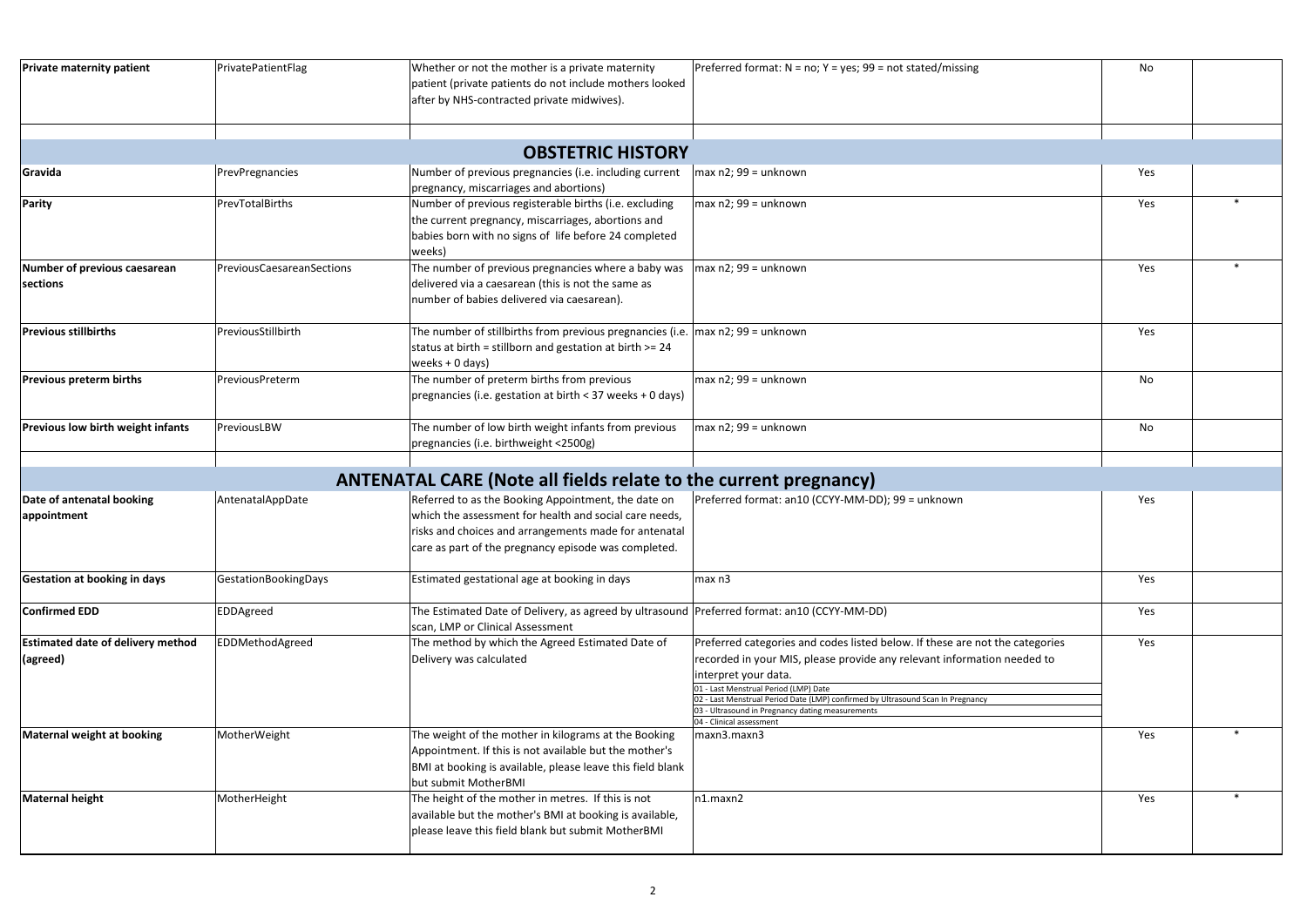|                                  | Yes                                                            | $\ast$ |
|----------------------------------|----------------------------------------------------------------|--------|
| t the categories<br>on needed to | Yes                                                            | $\ast$ |
|                                  | Yes                                                            |        |
| t the categories<br>on needed to | Yes                                                            |        |
|                                  | Yes                                                            |        |
|                                  | No (although<br>part of complex<br>factors at<br>booking item) |        |
|                                  | No (although<br>part of complex<br>factors at<br>booking item) |        |
| t the categories<br>on needed to | Yes                                                            |        |
| (HELLP)                          |                                                                |        |
| ١                                |                                                                |        |

| <b>BMI</b> at booking                                                                | MotherBMI                                 | The body mass index of the mother at the Booking<br>Appointment in kg/m2. If this is not available but the<br>mother's weight and/or height at booking are available,<br>please leave this field blank and provide MotherWeight<br>and MotherHeight.                                                                                                                       | n2.n1                                                                                                                                                                                                                                                                                                                                                                                                                                                                                                                                                                                                                                                                                                                                                                        | Yes                                                                   |  |
|--------------------------------------------------------------------------------------|-------------------------------------------|----------------------------------------------------------------------------------------------------------------------------------------------------------------------------------------------------------------------------------------------------------------------------------------------------------------------------------------------------------------------------|------------------------------------------------------------------------------------------------------------------------------------------------------------------------------------------------------------------------------------------------------------------------------------------------------------------------------------------------------------------------------------------------------------------------------------------------------------------------------------------------------------------------------------------------------------------------------------------------------------------------------------------------------------------------------------------------------------------------------------------------------------------------------|-----------------------------------------------------------------------|--|
| Smoking status at booking                                                            | SmokingStatusBooking                      | The mother's self-reported smoking status at the<br><b>Booking Appointment</b>                                                                                                                                                                                                                                                                                             | Preferred categories and codes listed below. If these are not the categories<br>recorded in your MIS, please provide any relevant information needed to<br>interpret your data.<br>1 - Current smoker<br>2 - Ex-smoker - Stopped after conception<br>3 - Ex-smoker - Stopped between conception and 12 months before conception<br>$ 4$ - Ex-smoker - Stopped more than 12 months before conception<br>5 - Non-smoker - history unknown<br>6 - Never smoked<br>9 - Unknown                                                                                                                                                                                                                                                                                                   | Yes                                                                   |  |
| Alcohol (units per week)<br>Substance use status (mother)                            | AlcoholUnitsPerWeek<br>SubstanceUseStatus | The typical number of units of alcohol the mother<br>drinks, per week, as reported at the Booking<br>Appointment<br>The mother's self-reported status of whether or not she<br>has used or is using non medicinal drugs or other<br>substances at the booking appointment                                                                                                  | $\vert$ max n3<br>Preferred categories and codes listed below. If these are not the categories<br>recorded in your MIS, please provide any relevant information needed to<br>interpret your data.<br>01 - Currently using<br>02 - Previously used<br>03 - Never used<br>ZZ - Not Stated (Person asked but declined to provide a response)                                                                                                                                                                                                                                                                                                                                                                                                                                    | Yes<br>Yes                                                            |  |
| Mental health screening at booking<br><b>Recent migrant/asylum</b><br>seeker/refugee | MHPredictionDetectionIndMother<br>Migrant | Whether or not the recommended questions for<br>prediction and detection of mental health issues were<br>asked<br>As identified at the Booking Appointment, whether or<br>not the mother is a recent migrant (12 months), asylum<br>seeker or has refugee status.                                                                                                          | Preferred format: $N = no$ ; $Y = yes$ ; 99 = not stated/unknown<br>Preferred format: $N = no$ ; $Y = yes$ ; 99 = not stated/unknown                                                                                                                                                                                                                                                                                                                                                                                                                                                                                                                                                                                                                                         | Yes<br>No (although<br>part of complex<br>factors at<br>booking item) |  |
| Domestic abuse                                                                       | DomesticAbuse                             | Indicates if the mother is deemed to be subject to<br>domestic abuse at the Booking Appointment.                                                                                                                                                                                                                                                                           | Preferred format: $N = no$ ; $Y = yes$ ; 99 = not stated/unknown                                                                                                                                                                                                                                                                                                                                                                                                                                                                                                                                                                                                                                                                                                             | No (although<br>part of complex<br>factors at<br>booking item)        |  |
| Maternity obstetric diagnosis type<br>(current pregnancy)                            | PregnancyObstetricDiagType                | Any obstetric or fetal condition/s or complication/s<br>diagnosed in this pregnancy. This field may have<br>multiple non-mutually exclusive items. Please separate<br>these with a pipe ( ) You may have to draw this<br>information from various separate fields; if this is<br>problematic, please provide raw data from all relevant<br>fields, labelled appropriately. | Preferred categories and codes listed below. If these are not the categories<br>recorded in your MIS, please provide any relevant information needed to<br>interpret your data.<br>01 - Severe pre-eclampsia requiring pre-term birth<br>02 - Haemolytic anaemia, Elevated Liver enzymes and Low Platelet count (HELLP)<br>03 - Eclampsia<br>04 - Puerperal psychosis<br>05 - Liver cholestasis of pregnancy<br>06 - Gestational diabetes mellitus<br>07 - Gestational hypertension<br>08 - Gestational proteinuria<br>09 - Antepartum haemorrhage<br>10 - Postpartum haemorrhage - requiring additional treatment or transfusion<br>11 - Feto-maternal haemorrhage<br>12 - Antenatal/postpartum thromboembolic disorder<br>13 - Placental abruption<br>14 - Uterine rupture | Yes                                                                   |  |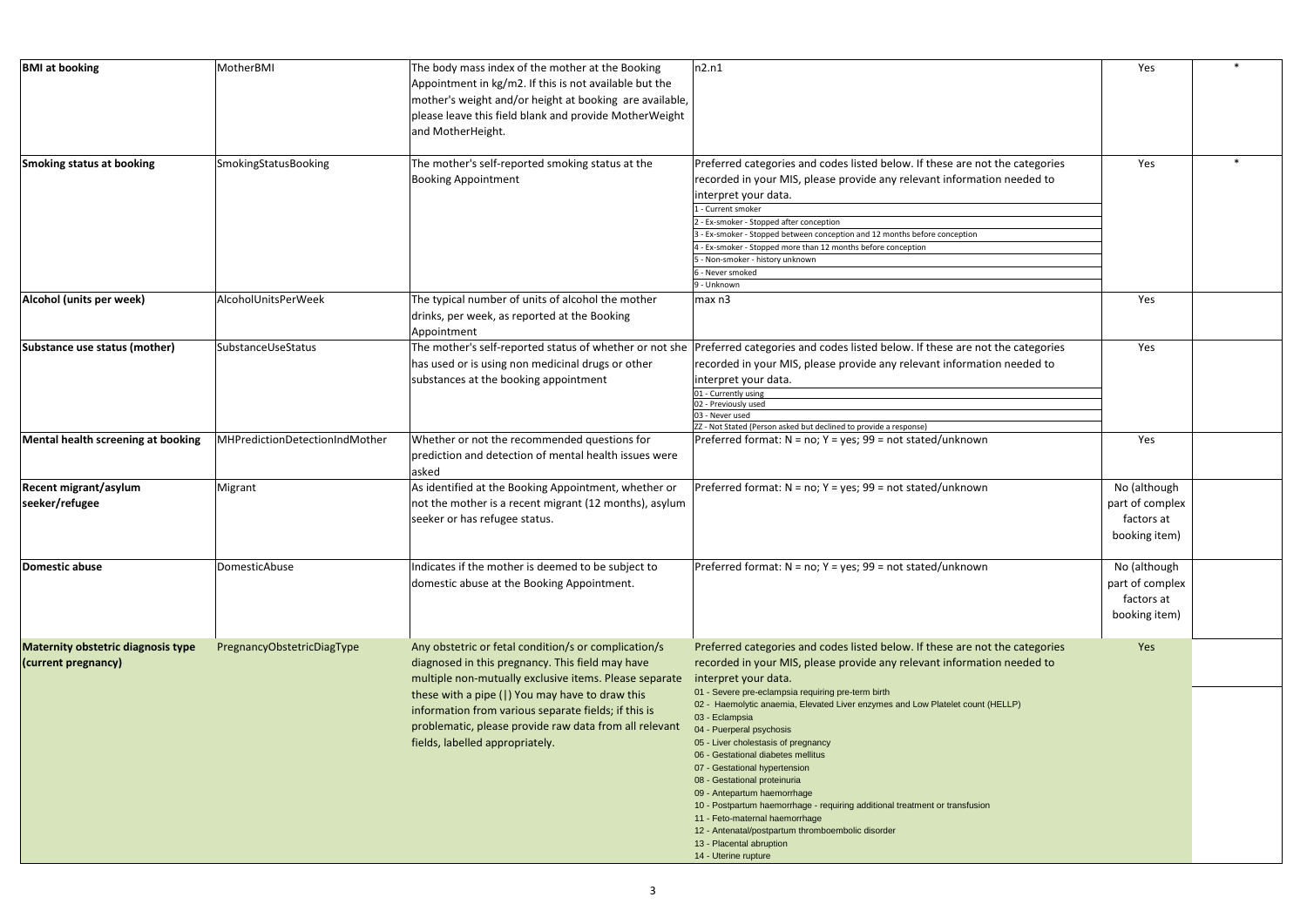|                                                                                                         |                              |                                                                                                                                                                                                                                                                                                                                                                                                                                | 15 - Retained placenta requiring manual removal in theatre<br>16 - Caesarean section<br>17 - Extensive vaginal, cervical, or third or fourth degree perineal trauma                                                                                                                                                                                                                                                                                                                                                                                                                                                                                                                                                                                                                     |     |  |
|---------------------------------------------------------------------------------------------------------|------------------------------|--------------------------------------------------------------------------------------------------------------------------------------------------------------------------------------------------------------------------------------------------------------------------------------------------------------------------------------------------------------------------------------------------------------------------------|-----------------------------------------------------------------------------------------------------------------------------------------------------------------------------------------------------------------------------------------------------------------------------------------------------------------------------------------------------------------------------------------------------------------------------------------------------------------------------------------------------------------------------------------------------------------------------------------------------------------------------------------------------------------------------------------------------------------------------------------------------------------------------------------|-----|--|
| <b>Maternity complicating medical</b><br>diagnosis (mother at booking)                                  | ComplicatingDiagTypeMother   | the woman's past medical history, the diagnosis or type<br>of diagnosis presenting a risk or complicating factor for<br>this pregnancy. This field may have multiple non-<br>mutually exclusive items. Please separate these with a<br>pipe ( ) You may have to draw this information from<br>various separate fields; if this is problematic, please<br>provide raw data from all relevant fields, labelled<br>appropriately. | 18 - Amniotic Fluid Embolism<br>As identified at the Booking Appointment and based on Preferred categories and codes listed below. If these are not the categories<br>recorded in your MIS, please provide any relevant information needed to<br>interpret your data.<br>01 - Hypertension<br>02 - Cardiac disease<br>03 - Renal disease<br>04 - Mental health disorder<br>05 - Thromboembolic disorder<br>06 - Haematological disorder<br>07 - Central nervous system disorder<br>08 - Diabetes<br>09 - Autoimmune disease<br>10 - Cancer<br>12 - Infectious hepatitis A<br>13 - Serum Hepatitis B<br>14 - Hepatitis C<br>16 - Endocrine disorder<br>17 - Respiratory disease<br>18 - Gastrointestinal disorder                                                                        | Yes |  |
| <b>Maternity Complicating Sexually</b><br><b>Transmitted Infection Diagnosis</b><br>(Mother at Booking) | ComplicatingSTIDiagAtBooking | As identified at the Booking Appointment and based on<br>the woman's past medical history, the diagnosis of a<br>sexually transmitted infection presenting a risk or<br>complicating factor for this pregnancy. If HIV and herpes<br>are captured as separate fields and you are not able to<br>recode these as one field, please provide the raw data<br>for both fields, labelled appropriately.                             | 19 - Musculoskeletal disorder<br>20 - Gynaecological problems<br>Preferred categories and codes listed below. If these are not the categories<br>recorded in your MIS, please provide any relevant information needed to<br>interpret your data.<br>11. Human Immunodeficiency Virus (HIV)<br>15. Genital herpes                                                                                                                                                                                                                                                                                                                                                                                                                                                                        | Yes |  |
| Site code of intended place of<br><b>delivery</b>                                                       | SiteCodeIntendedDelivery     | NHS organisation site code of planned place of birth<br>(organisation site). List of all NHS organisation sites<br>(with their codes) are available from the Connecting for  interpret your data.<br>Health (CfH) website (via the N3 network). If it is not<br>possible to include these codes, please provide the<br>name of the site of intended delivery.                                                                  | Preferred categories and codes listed below. If these are not the categories<br>recorded in your MIS, please provide any relevant information needed to<br>Alphanumeric site code (min an5; max an9)<br>ZZ201 - Not applicable (intended to deliver at home)<br>ZZ888 - Not applicable (intended to deliver at non-NHS organisation)<br>ZZ203 - Not known (intended place of delivery not known)                                                                                                                                                                                                                                                                                                                                                                                        | Yes |  |
| Intended delivery location type                                                                         | PlaceTypeIntendedDelivery    | The type of unit the mother intends to deliver in                                                                                                                                                                                                                                                                                                                                                                              | Preferred categories and codes listed below. If these are not the categories<br>recorded in your MIS, please provide any relevant information needed to<br>interpret your data.<br>0 - In NHS hospital - delivery facilities associated with midwife ward<br>1 - At a domestic address<br>2 - In NHS hospital - delivery facilities associated with consultant ward<br>3 - In NHS hospital - delivery facilities associated with GMP ward<br>4 - In NHS hospital - delivery facilities associated with consultant/GMP/midwife ward inclusive of any combination<br>of two of the professionals mentioned<br>5 - In private hospital<br>6 - In other hospital or institution<br>7 - In NHS hospital - ward or unit without delivery facilities<br>8 - None of the above<br>9 - Not known | Yes |  |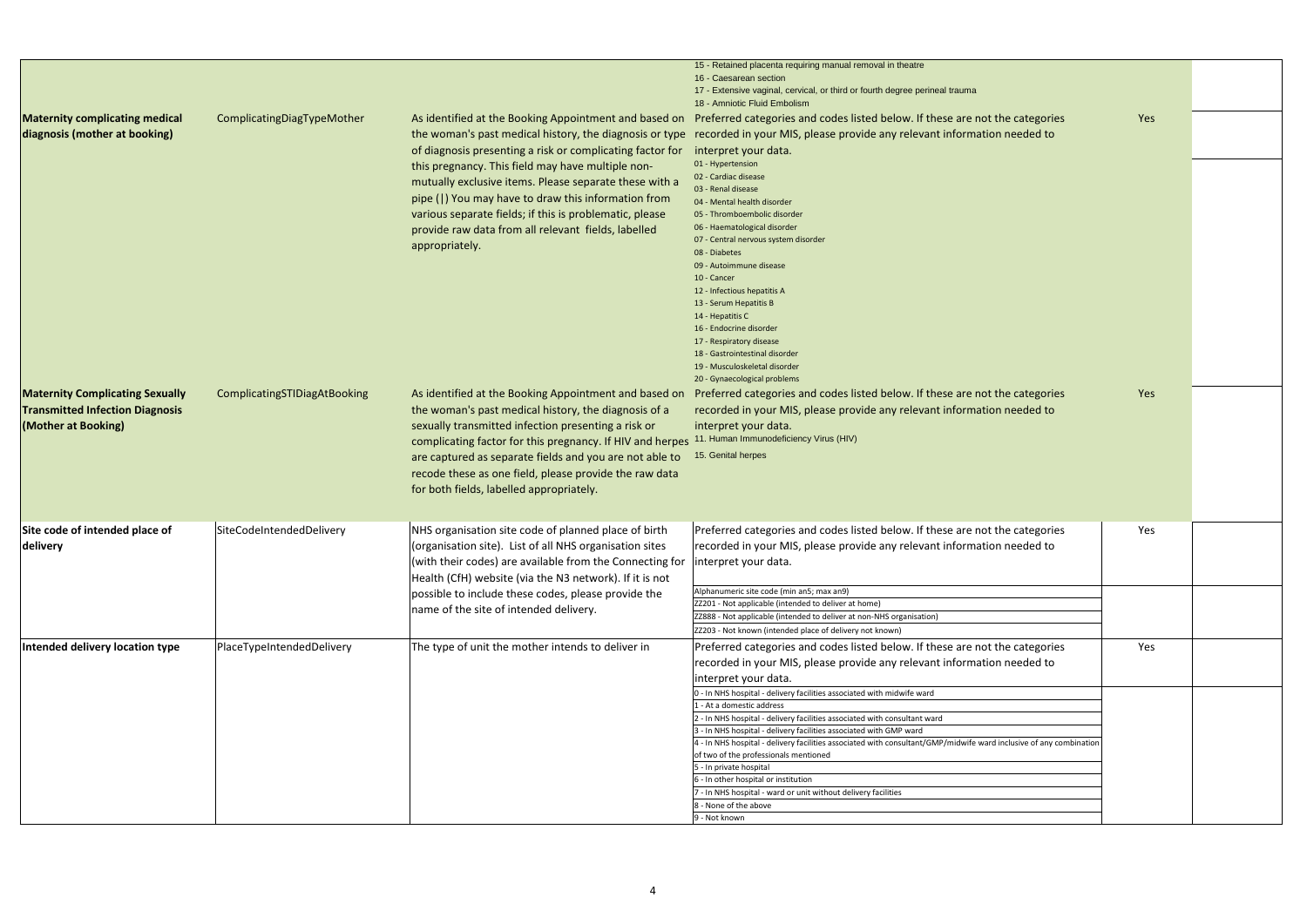| Delivery place intended midwifery     | PlaceTypeIntendedMidwifery     | The type of midwifery-led unit the mother intends to                                                   | Preferred categories and codes listed below. If these are not the categories                                                                                                             |                                 |  |
|---------------------------------------|--------------------------------|--------------------------------------------------------------------------------------------------------|------------------------------------------------------------------------------------------------------------------------------------------------------------------------------------------|---------------------------------|--|
| unit type                             |                                | deliver in (if applicable)                                                                             | recorded in your MIS, please provide any relevant information needed to                                                                                                                  |                                 |  |
|                                       |                                |                                                                                                        | interpret your data.                                                                                                                                                                     |                                 |  |
|                                       |                                |                                                                                                        | - Midwifery unit, co-located with Consultant obstetric unit                                                                                                                              |                                 |  |
|                                       |                                |                                                                                                        | - Midwifery Unit, co-located with other Non-Obstetric Consultant Unit (Theatre and Anaesthetic Services)                                                                                 |                                 |  |
|                                       |                                |                                                                                                        | 3 - Midwifery unit, stand alone                                                                                                                                                          |                                 |  |
|                                       |                                |                                                                                                        |                                                                                                                                                                                          |                                 |  |
|                                       |                                | <b>LABOUR AND DELIVERY</b>                                                                             |                                                                                                                                                                                          |                                 |  |
| Date and time of admission (for       | StartDateTimeMotherDeliveryHPS | Date of in-patient admission, to a hospital, as part of the Preferred format: an19 YYYY-MM-DDThh:mm:ss |                                                                                                                                                                                          | Yes                             |  |
| delivery/induction episode)           |                                | onset of labour, or for a caesarean section procedure                                                  |                                                                                                                                                                                          |                                 |  |
| Site code of actual place of delivery | SiteCodeActualDelivery         | The unique identifier of the unit where baby was                                                       | Preferred categories and codes listed below. If these are not the categories                                                                                                             | Yes                             |  |
|                                       |                                | delivered. Lists of all NHS organisation sites is available                                            | recorded in your MIS, please provide any relevant information needed to                                                                                                                  |                                 |  |
|                                       |                                | from the Connecting for Health website (via the N3                                                     | interpret your data.                                                                                                                                                                     |                                 |  |
|                                       |                                | network). This is a critical field to enable us to                                                     |                                                                                                                                                                                          |                                 |  |
|                                       |                                | distinguish between sites within a trust/board. If it is not Alphanumeric site code (min an5; max an9) |                                                                                                                                                                                          |                                 |  |
|                                       |                                | possible to include codes, please provide the name of                                                  | ZZ201 - Not applicable (intended to deliver at home)                                                                                                                                     | Yes<br>Yes<br>Yes<br>Yes<br>Yes |  |
|                                       |                                |                                                                                                        | ZZ888 - Not applicable (intended to deliver at non-NHS organisation)                                                                                                                     |                                 |  |
|                                       |                                | the site of intended delivery.                                                                         |                                                                                                                                                                                          |                                 |  |
|                                       |                                |                                                                                                        | ZZ203 - Not known (intended place of delivery not known)                                                                                                                                 |                                 |  |
| Actual place of birth category        | PlaceTypeActualDelivery        | Location in which baby was delivered                                                                   | Preferred categories and codes listed below. If these are not the categories                                                                                                             |                                 |  |
|                                       |                                |                                                                                                        | recorded in your MIS, please provide any relevant information needed to                                                                                                                  |                                 |  |
|                                       |                                |                                                                                                        | interpret your data.                                                                                                                                                                     |                                 |  |
|                                       |                                |                                                                                                        | 0 - In NHS hospital - delivery facilities associated with midwife ward                                                                                                                   |                                 |  |
|                                       |                                |                                                                                                        | - At a domestic address                                                                                                                                                                  |                                 |  |
|                                       |                                |                                                                                                        | 2 - In NHS hospital - delivery facilities associated with consultant ward                                                                                                                |                                 |  |
|                                       |                                |                                                                                                        | 3 - In NHS hospital - delivery facilities associated with GMP ward<br>4 - In NHS hospital - delivery facilities associated with consultant/GMP/midwife ward inclusive of any combination |                                 |  |
|                                       |                                |                                                                                                        | of two of the professionals mentioned                                                                                                                                                    |                                 |  |
|                                       |                                |                                                                                                        | 5 - In private hospital                                                                                                                                                                  |                                 |  |
|                                       |                                |                                                                                                        | 6 - In other hospital or institution                                                                                                                                                     |                                 |  |
|                                       |                                |                                                                                                        | 7 - In NHS hospital - ward or unit without delivery facilities                                                                                                                           |                                 |  |
|                                       |                                |                                                                                                        | 8 - None of the above<br>9 - Not known                                                                                                                                                   |                                 |  |
| Delivery place change reason          | PlaceChangeReason              | Planned place of birth change reason                                                                   | Preferred categories and codes listed below. If these are not the categories                                                                                                             |                                 |  |
|                                       |                                |                                                                                                        | recorded in your MIS, please provide any relevant information needed to                                                                                                                  |                                 |  |
|                                       |                                |                                                                                                        |                                                                                                                                                                                          |                                 |  |
|                                       |                                |                                                                                                        | interpret your data.                                                                                                                                                                     |                                 |  |
|                                       |                                |                                                                                                        | 1 - Decision made during pregnancy because of change of address                                                                                                                          |                                 |  |
|                                       |                                |                                                                                                        | - Decision made during pregnancy for clinical reasons<br>- Decision made during pregnancy for other reasons                                                                              |                                 |  |
|                                       |                                |                                                                                                        | - Decision made during labour for clinical reasons                                                                                                                                       |                                 |  |
|                                       |                                |                                                                                                        | Decision made during labour for other reasons                                                                                                                                            |                                 |  |
|                                       |                                |                                                                                                        | Occurred unintentionally during labour                                                                                                                                                   |                                 |  |
|                                       |                                |                                                                                                        | I - Not applicable (i.e. no change)                                                                                                                                                      |                                 |  |
|                                       |                                |                                                                                                        | 8 - Not known                                                                                                                                                                            |                                 |  |
| Delivery place actual midwifery unit  | PlaceTypeActualMidwifery       | The type of midwifery unit a baby is delivered in                                                      | Preferred categories and codes listed below. If these are not the categories                                                                                                             |                                 |  |
| type                                  |                                |                                                                                                        | recorded in your MIS, please provide any relevant information needed to                                                                                                                  |                                 |  |
|                                       |                                |                                                                                                        | interpret your data.                                                                                                                                                                     |                                 |  |
|                                       |                                |                                                                                                        | - Midwifery unit, co-located with Consultant obstetric unit                                                                                                                              |                                 |  |
|                                       |                                |                                                                                                        | 2 - Midwifery Unit, co-located with other Non-Obstetric Consultant Unit (Theatre and Anaesthetic Services)                                                                               |                                 |  |
|                                       |                                |                                                                                                        | 3 - Midwifery unit, stand alone                                                                                                                                                          |                                 |  |
| Smoking status at delivery            | SmokingStatusDelivery          | The mother's self-reported smoking status at delivery                                                  | Preferred categories and codes listed below. If these are not the categories                                                                                                             |                                 |  |
|                                       |                                |                                                                                                        | recorded in your MIS, please provide any relevant information needed to                                                                                                                  |                                 |  |
|                                       |                                |                                                                                                        | interpret your data.                                                                                                                                                                     |                                 |  |
|                                       |                                |                                                                                                        | 1 - Current smoker                                                                                                                                                                       |                                 |  |
|                                       |                                |                                                                                                        | 2 - Ex-smoker                                                                                                                                                                            |                                 |  |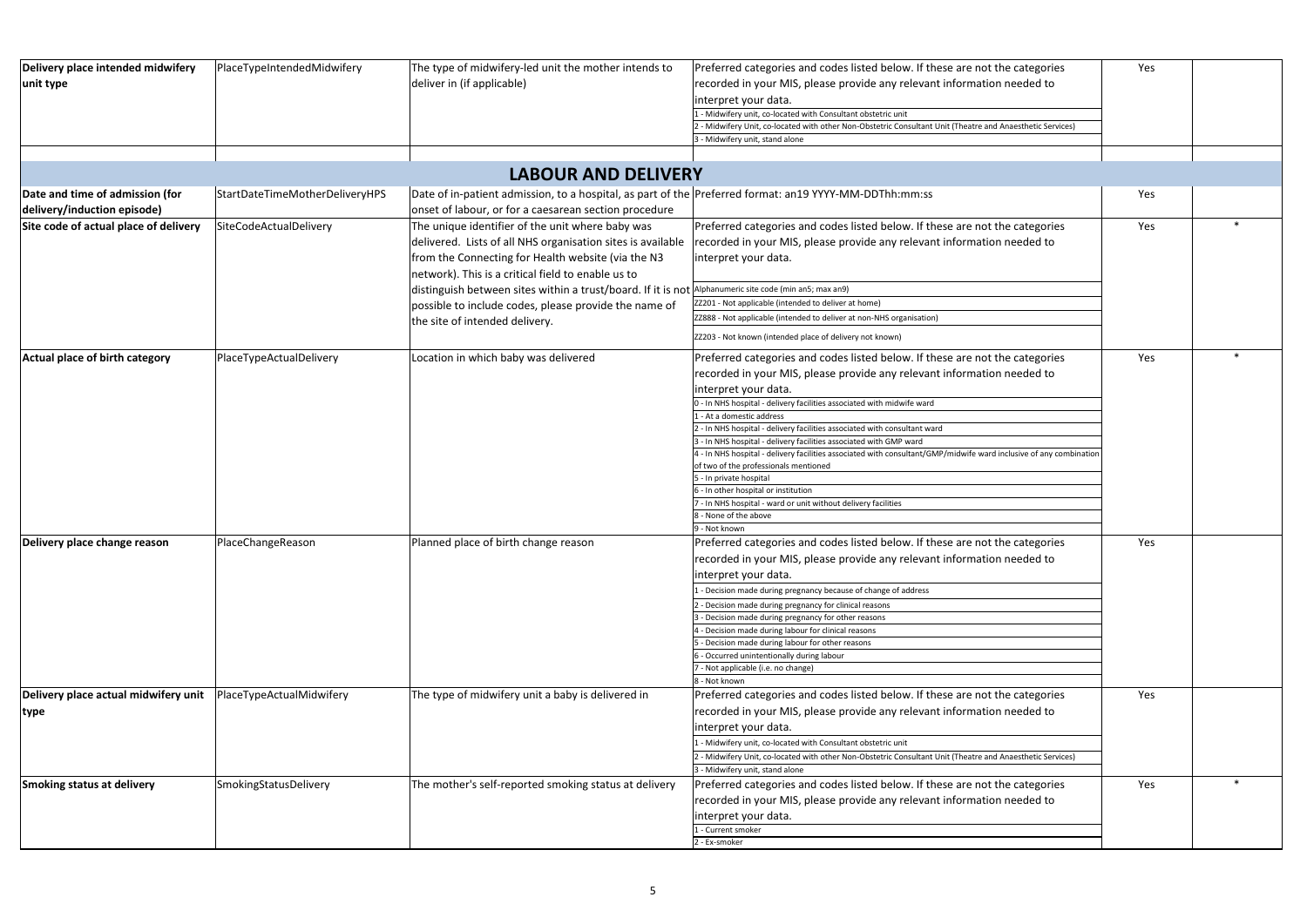|                                                                                        |                                                                                                                                                                                                                                                                                                                                                                                                                                                                                                                                                                                                                                                                                                                                                                                                                                                                                                                                                                                                                                                                                                                                                                                                                                                                                                                                                                                                                                                                                                                                                                                                                                                                                                                                                                                                                                                                                                                                                                                                                                                                                                                                                                                                                                                                                                                                                                                                                                                                                                                                                                                                                                                                                                                 |                                                                                                                         | 3 - Non-smoker - history unknown           |     |  |
|----------------------------------------------------------------------------------------|-----------------------------------------------------------------------------------------------------------------------------------------------------------------------------------------------------------------------------------------------------------------------------------------------------------------------------------------------------------------------------------------------------------------------------------------------------------------------------------------------------------------------------------------------------------------------------------------------------------------------------------------------------------------------------------------------------------------------------------------------------------------------------------------------------------------------------------------------------------------------------------------------------------------------------------------------------------------------------------------------------------------------------------------------------------------------------------------------------------------------------------------------------------------------------------------------------------------------------------------------------------------------------------------------------------------------------------------------------------------------------------------------------------------------------------------------------------------------------------------------------------------------------------------------------------------------------------------------------------------------------------------------------------------------------------------------------------------------------------------------------------------------------------------------------------------------------------------------------------------------------------------------------------------------------------------------------------------------------------------------------------------------------------------------------------------------------------------------------------------------------------------------------------------------------------------------------------------------------------------------------------------------------------------------------------------------------------------------------------------------------------------------------------------------------------------------------------------------------------------------------------------------------------------------------------------------------------------------------------------------------------------------------------------------------------------------------------------|-------------------------------------------------------------------------------------------------------------------------|--------------------------------------------|-----|--|
|                                                                                        |                                                                                                                                                                                                                                                                                                                                                                                                                                                                                                                                                                                                                                                                                                                                                                                                                                                                                                                                                                                                                                                                                                                                                                                                                                                                                                                                                                                                                                                                                                                                                                                                                                                                                                                                                                                                                                                                                                                                                                                                                                                                                                                                                                                                                                                                                                                                                                                                                                                                                                                                                                                                                                                                                                                 |                                                                                                                         | 4 - Never smoked                           |     |  |
|                                                                                        | 9 - Unknown<br>NumberInfants<br>Number of registerable infants delivered<br>Yes<br> n1 <br>Date/time on which membranes ruptured<br>Preferred format: an19 YYYY-MM-DDThh:mm:ss<br>Yes<br>ROMMethod<br>The way in which membranes were ruptured<br>Preferred categories and codes listed below. If these are not the categories<br>Yes<br>recorded in your MIS, please provide any relevant information needed to<br>interpret your data.<br>01 - Spontaneous<br>02 - Artificial<br>NA - Not applicable<br>LabourOnset<br>How labour started (in the case of induction of labour,<br>Preferred categories and codes listed below. If these are not the categories<br>Yes<br>the method used to induce (initiate) labour, rather than<br>recorded in your MIS, please provide any relevant information needed to<br>to accelerate it).<br>interpret your data.<br>- Spontaneous: the onset of regular contractions whether or not preceded by spontaneous rupture of the<br>- Not applicable: caesarean section carried out prior to onset of labour<br>3 - Surgical induction by amniotomy<br>4 - Medical induction, including the administration of agents either orally, intravenously or intravaginally with the<br>5 - Combination of surgical induction and medical induction<br>9 - Not known<br>LabourInductionMethod<br>The agent used for medical induction of labour (if<br>Preferred categories and codes listed below. If these are not the categories<br>Yes<br>recorded in your MIS, please provide any relevant information needed to<br>applicable)<br>interpret your data.<br>01 - Mifepristone<br>02 - Misoprostol<br>03 - Prostaglandin<br>04 - Oxytocin<br>05 - Unknown<br>InductionReason<br>The reason that it was decided to perform an induction<br>Please provide this data in the format that it exists in your electronic record<br>No<br>system. This CAN be in free text format.<br>Date/time when induction procedure is started<br>Preferred format: an19 YYYY-MM-DDThh:mm:ss<br>InductionStartTime<br>Yes<br>The Bishop's score, also known as cervix score is a pre-<br>max n2; 99 = not stated/unknown<br>BishopsScore<br>No<br>labor scoring system to assist in predicting whether<br>induction of labor will be required<br>Was the labour augmented (i.e. speeded up) with<br>Preferred format: N = no; Y = yes; 99 = not stated/unknown<br>Augmentation<br>Yes<br>oxytocin. Note that labour augmentation is distinct from<br>labour induction<br>Date and time on which oxytocin was administered<br>Oxytocin administered during labour   OxytocinAdministeredDateTime<br>Preferred format: an19 YYYY-MM-DDThh:mm:ss<br>Yes<br>(during 1st or 2nd stage), if applicable |                                                                                                                         |                                            |     |  |
| Number of infants this delivery                                                        |                                                                                                                                                                                                                                                                                                                                                                                                                                                                                                                                                                                                                                                                                                                                                                                                                                                                                                                                                                                                                                                                                                                                                                                                                                                                                                                                                                                                                                                                                                                                                                                                                                                                                                                                                                                                                                                                                                                                                                                                                                                                                                                                                                                                                                                                                                                                                                                                                                                                                                                                                                                                                                                                                                                 |                                                                                                                         |                                            |     |  |
| Rupture of membranes date and time ROMDateTime                                         |                                                                                                                                                                                                                                                                                                                                                                                                                                                                                                                                                                                                                                                                                                                                                                                                                                                                                                                                                                                                                                                                                                                                                                                                                                                                                                                                                                                                                                                                                                                                                                                                                                                                                                                                                                                                                                                                                                                                                                                                                                                                                                                                                                                                                                                                                                                                                                                                                                                                                                                                                                                                                                                                                                                 |                                                                                                                         |                                            |     |  |
| <b>Rupture of membranes method</b>                                                     |                                                                                                                                                                                                                                                                                                                                                                                                                                                                                                                                                                                                                                                                                                                                                                                                                                                                                                                                                                                                                                                                                                                                                                                                                                                                                                                                                                                                                                                                                                                                                                                                                                                                                                                                                                                                                                                                                                                                                                                                                                                                                                                                                                                                                                                                                                                                                                                                                                                                                                                                                                                                                                                                                                                 |                                                                                                                         |                                            |     |  |
| Onset of labour                                                                        |                                                                                                                                                                                                                                                                                                                                                                                                                                                                                                                                                                                                                                                                                                                                                                                                                                                                                                                                                                                                                                                                                                                                                                                                                                                                                                                                                                                                                                                                                                                                                                                                                                                                                                                                                                                                                                                                                                                                                                                                                                                                                                                                                                                                                                                                                                                                                                                                                                                                                                                                                                                                                                                                                                                 |                                                                                                                         |                                            |     |  |
| Type of medical induction (if<br>applicable i.e. Option 4 in the<br>previous question) |                                                                                                                                                                                                                                                                                                                                                                                                                                                                                                                                                                                                                                                                                                                                                                                                                                                                                                                                                                                                                                                                                                                                                                                                                                                                                                                                                                                                                                                                                                                                                                                                                                                                                                                                                                                                                                                                                                                                                                                                                                                                                                                                                                                                                                                                                                                                                                                                                                                                                                                                                                                                                                                                                                                 |                                                                                                                         |                                            |     |  |
| <b>Reason for induction</b>                                                            |                                                                                                                                                                                                                                                                                                                                                                                                                                                                                                                                                                                                                                                                                                                                                                                                                                                                                                                                                                                                                                                                                                                                                                                                                                                                                                                                                                                                                                                                                                                                                                                                                                                                                                                                                                                                                                                                                                                                                                                                                                                                                                                                                                                                                                                                                                                                                                                                                                                                                                                                                                                                                                                                                                                 |                                                                                                                         |                                            |     |  |
| Induction start date time (of any<br>induction procedure) - if applicable              |                                                                                                                                                                                                                                                                                                                                                                                                                                                                                                                                                                                                                                                                                                                                                                                                                                                                                                                                                                                                                                                                                                                                                                                                                                                                                                                                                                                                                                                                                                                                                                                                                                                                                                                                                                                                                                                                                                                                                                                                                                                                                                                                                                                                                                                                                                                                                                                                                                                                                                                                                                                                                                                                                                                 |                                                                                                                         |                                            |     |  |
| <b>Bishops score</b>                                                                   |                                                                                                                                                                                                                                                                                                                                                                                                                                                                                                                                                                                                                                                                                                                                                                                                                                                                                                                                                                                                                                                                                                                                                                                                                                                                                                                                                                                                                                                                                                                                                                                                                                                                                                                                                                                                                                                                                                                                                                                                                                                                                                                                                                                                                                                                                                                                                                                                                                                                                                                                                                                                                                                                                                                 |                                                                                                                         |                                            |     |  |
| <b>Labour augmentation</b>                                                             |                                                                                                                                                                                                                                                                                                                                                                                                                                                                                                                                                                                                                                                                                                                                                                                                                                                                                                                                                                                                                                                                                                                                                                                                                                                                                                                                                                                                                                                                                                                                                                                                                                                                                                                                                                                                                                                                                                                                                                                                                                                                                                                                                                                                                                                                                                                                                                                                                                                                                                                                                                                                                                                                                                                 |                                                                                                                         |                                            |     |  |
| date time (if applicable)                                                              |                                                                                                                                                                                                                                                                                                                                                                                                                                                                                                                                                                                                                                                                                                                                                                                                                                                                                                                                                                                                                                                                                                                                                                                                                                                                                                                                                                                                                                                                                                                                                                                                                                                                                                                                                                                                                                                                                                                                                                                                                                                                                                                                                                                                                                                                                                                                                                                                                                                                                                                                                                                                                                                                                                                 |                                                                                                                         |                                            |     |  |
| Time of onset of established labour                                                    | LabourOnsetDateTime                                                                                                                                                                                                                                                                                                                                                                                                                                                                                                                                                                                                                                                                                                                                                                                                                                                                                                                                                                                                                                                                                                                                                                                                                                                                                                                                                                                                                                                                                                                                                                                                                                                                                                                                                                                                                                                                                                                                                                                                                                                                                                                                                                                                                                                                                                                                                                                                                                                                                                                                                                                                                                                                                             | Date/time when established labour is confirmed -<br>regular painful contractions and progressive cervical<br>dilatation | Preferred format: an19 YYYY-MM-DDThh:mm:ss | Yes |  |
| Time of onset of second stage of<br>labour                                             | LabourOnsetSecondStageDateTime                                                                                                                                                                                                                                                                                                                                                                                                                                                                                                                                                                                                                                                                                                                                                                                                                                                                                                                                                                                                                                                                                                                                                                                                                                                                                                                                                                                                                                                                                                                                                                                                                                                                                                                                                                                                                                                                                                                                                                                                                                                                                                                                                                                                                                                                                                                                                                                                                                                                                                                                                                                                                                                                                  | Signs or evidence of full dilatation of cervix                                                                          | Preferred format: an19 YYYY-MM-DDThh:mm:ss | Yes |  |
| End of third stage of labour date time LabourThirdStageEndDateTime                     |                                                                                                                                                                                                                                                                                                                                                                                                                                                                                                                                                                                                                                                                                                                                                                                                                                                                                                                                                                                                                                                                                                                                                                                                                                                                                                                                                                                                                                                                                                                                                                                                                                                                                                                                                                                                                                                                                                                                                                                                                                                                                                                                                                                                                                                                                                                                                                                                                                                                                                                                                                                                                                                                                                                 | Date/time of end of third stage of labour (expulsion of<br>the placenta and membranes)                                  | Preferred format: an19 YYYY-MM-DDThh:mm:ss | Yes |  |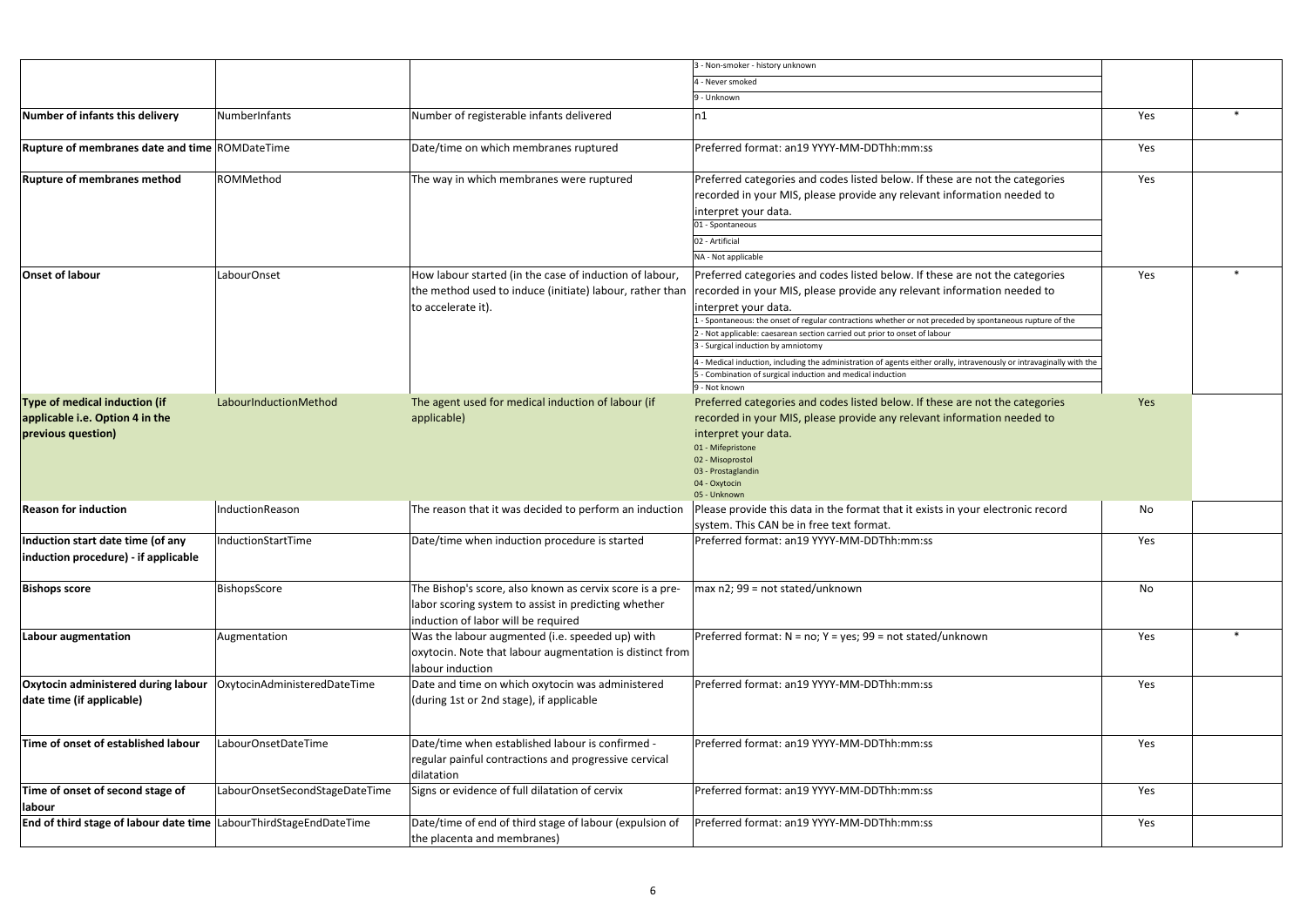| Delivery of placenta method                                        | PlacentaDeliveryMethod | Whether placenta was removed through physiological,<br>is used, the final method should be recorded.                                                                                                                                                                                                                                                                                                                                                                                                                                       | Preferred categories and codes listed below. If these are not the categories<br>active or manual means. Where more than one method recorded in your MIS, please provide any relevant information needed to<br>interpret your data.<br>01 - Physiological / Expectant<br>02 - Active<br>03 - Manual Removal                                                                                                                                              | Yes |  |
|--------------------------------------------------------------------|------------------------|--------------------------------------------------------------------------------------------------------------------------------------------------------------------------------------------------------------------------------------------------------------------------------------------------------------------------------------------------------------------------------------------------------------------------------------------------------------------------------------------------------------------------------------------|---------------------------------------------------------------------------------------------------------------------------------------------------------------------------------------------------------------------------------------------------------------------------------------------------------------------------------------------------------------------------------------------------------------------------------------------------------|-----|--|
| Pain relief type (labour and delivery) LabourPainReliefMethod      |                        | Type of pain relief used during labour & delivery. This<br>field may have multiple non-mutually exclusive items.<br>Please separate these with a pipe ( ) You may have to<br>draw this information from various separate fields; if<br>this is problematic, please provide raw data from all<br>relevant fields, labelled appropriately.                                                                                                                                                                                                   | Preferred categories and codes listed below. If these are not the categories<br>recorded in your MIS, please provide any relevant information needed to<br>interpret your data.<br>01 - TENS (Transcutaneous electrical nerve stimulation)<br>02 - Inhalational analgesia<br>03 - Narcotics<br>04 - Paracetamol<br>05 - Immersion in water<br>06 - Complementary therapies<br>96 - Other pain relief used<br>98 - No pain relief used<br>99 - Not known | Yes |  |
| Anaesthesia in labour and delivery                                 | LabourAnaesthesiaType  | Type of anaesthesia used within the labour & delivery<br>episode                                                                                                                                                                                                                                                                                                                                                                                                                                                                           | Preferred categories and codes listed below. If these are not the categories<br>recorded in your MIS, please provide any relevant information needed to<br>interpret your data.<br>01 - General anaesthetic<br>02 - Epidural or caudal anaesthetic<br>03 - Spinal anaesthetic<br>09 - Pudendal block anaesthetic<br>97 - Other anaesthetic or analgesic only<br>98 - No anaesthetic administered                                                        | Yes |  |
| Drugs in Labour - if applicable                                    | LabourDrugs            | Any other drugs given during the labour e.g. antibiotics,<br>antihypertensives (not including analgesia which is<br>captured by Labour AnaesthesiaType or augmentation<br>which is captured under Augmentation and<br>OxytocinAdministeredDateTime). This field may have<br>multiple non-mutually exclusive items. Please separate<br>these with a pipe ( ) You may have to draw this<br>information from various separate fields; if this is<br>problematic, please provide raw data from all relevant<br>fields, labelled appropriately. | Preferred categories and codes listed below. If these are not the categories<br>recorded in your MIS, please provide any relevant information needed to<br>interpret your data.<br>01 - Benzylpenicillin<br>02 - Clindamycin<br>03 - Cefuroxime<br>04 - Metronidazole<br>05 - Amoxicillin<br>06 - Magnesium Sulphate (MgSO4)<br>07 - Labetalol<br>08 - Nifedipine<br>09 - Hydralazine<br>10 - Other                                                     | No  |  |
| Category of senior health care<br>professional present at delivery | SeniorPersonAtDelivery | The professional category of the most senior clinician<br>present during the delivery i.e. their role and grade (not<br>name). If the specified codes are not available, please<br>use the categories available in your system.                                                                                                                                                                                                                                                                                                            | Preferred categories and codes listed below. If these are not the categories<br>recorded in your MIS, please provide any relevant information needed to<br>interpret your data.<br>060 - Consultant Obstetrician<br>160 - General medical practitioner<br>170 - Midwife<br>061 - Registrar Obstetrician<br>061 - SHO Obstetrician                                                                                                                       | No  |  |
| <b>Presentation at delivery</b>                                    | DeliveryPresentation   | The presentation of the fetus at delivery                                                                                                                                                                                                                                                                                                                                                                                                                                                                                                  | Preferred categories and codes listed below. If these are not the categories<br>recorded in your MIS, please provide any relevant information needed to<br>interpret your data.<br>01 - Cephalic<br>02 - Breech<br>03 - Transverse/oblique<br>04 - Not known<br>XX - Other                                                                                                                                                                              | Yes |  |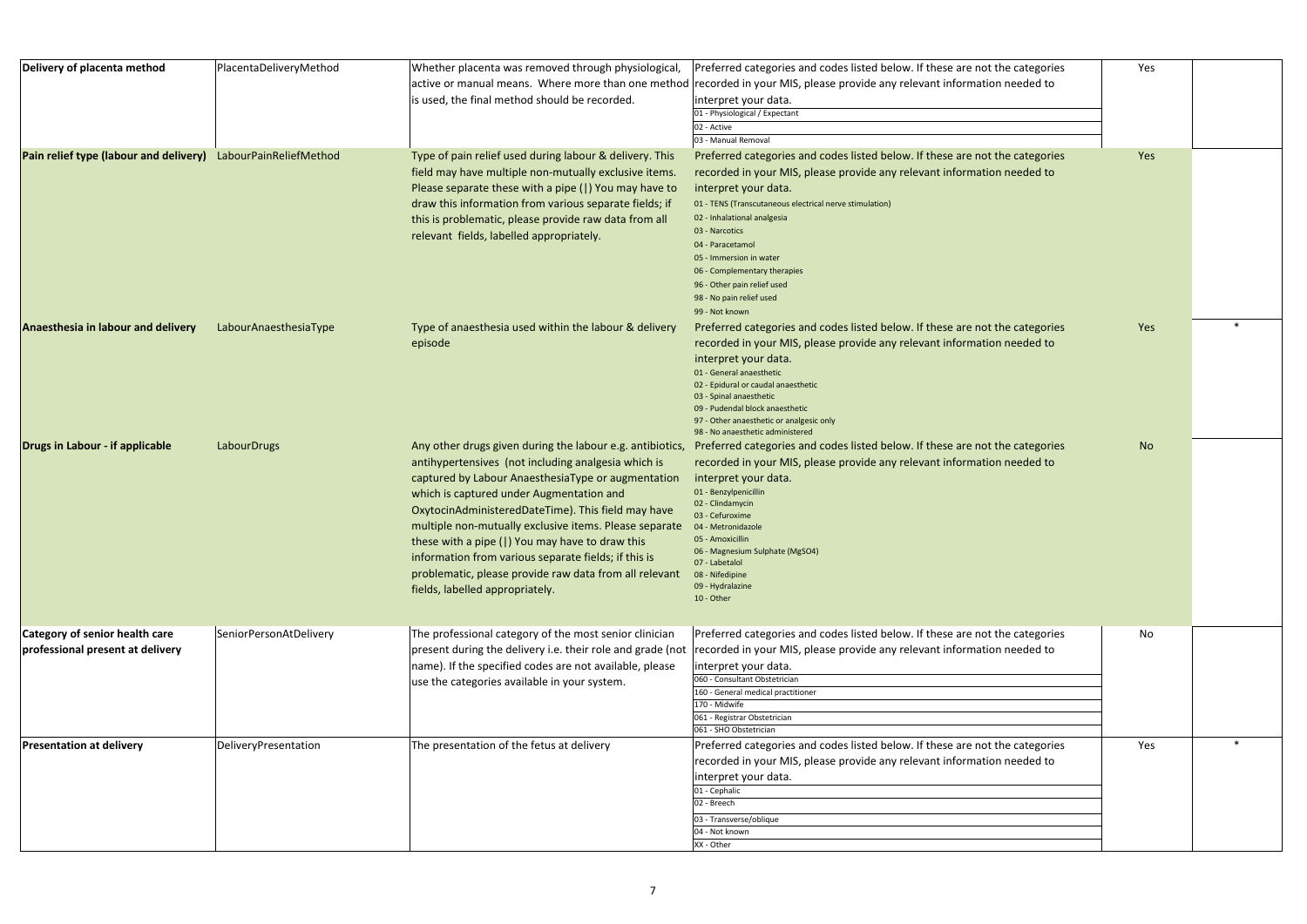| <b>Method of delivery</b>                                                           | DeliveryMethodBaby          | The method for delivering baby                                                                                                                                                                                                                                                                                                                                                                                                            | Preferred categories and codes listed below. If these are not the categories<br>recorded in your MIS, please provide any relevant information needed to<br>interpret your data.<br>0 - Spontaneous Vertex<br>1 - Spontaneous Other Cephalic<br>2 - Low forceps, not breech<br>3 - Other Forceps, not breech<br>4 - Ventouse, Vacuum extraction<br>5 - Breech (spontaneous vaginal)<br>6 - Breech Extraction<br>7 - Elective (planned, prelabour) caesarean section<br>8 - Emergency caesarean section<br>9 - Other                                                                                   | Yes |  |
|-------------------------------------------------------------------------------------|-----------------------------|-------------------------------------------------------------------------------------------------------------------------------------------------------------------------------------------------------------------------------------------------------------------------------------------------------------------------------------------------------------------------------------------------------------------------------------------|------------------------------------------------------------------------------------------------------------------------------------------------------------------------------------------------------------------------------------------------------------------------------------------------------------------------------------------------------------------------------------------------------------------------------------------------------------------------------------------------------------------------------------------------------------------------------------------------------|-----|--|
| Category of C section (if applicable)                                               | <b>CSectionCategory</b>     | The level of urgency of the C section, according to the<br>RCOG Classification of Urgency of Caesarean Section - a<br>Continuum of Risk (Good Practice No. 11). Please<br>provide this data if your system collects it and in<br>particular if your method of delivery field does not<br>distinguish between elective and emergency C section.                                                                                            | Preferred categories and codes listed below. If these are not the categories<br>recorded in your MIS, please provide any relevant information needed to<br>interpret your data.<br>- Emergency: immediate threat to life of woman or fetus<br>2 - Danger: maternal or fetal compromise, but not immediate life threatening<br>3 - No danger: early delivery needed, but no maternal or fetal compromise<br>4 - Elective: at a time to suit the woman and maternity services                                                                                                                          | No  |  |
| <b>Reason for caesarean</b>                                                         | CaesareanReason             | The reason that it was decided to perform a caesarean<br>section                                                                                                                                                                                                                                                                                                                                                                          | Please provide this data in the format that it exists in your electronic record<br>system. This CAN be in free text format.                                                                                                                                                                                                                                                                                                                                                                                                                                                                          | No  |  |
| Delivered in water                                                                  | WaterDeliveryInd            | Whether or not the baby was delivered in a birthing<br>pool (not including women who laboured in water but<br>gave birth out of water).                                                                                                                                                                                                                                                                                                   | Preferred format: $N = no$ ; $Y = yes$ ; 99 = not stated/missing                                                                                                                                                                                                                                                                                                                                                                                                                                                                                                                                     | Yes |  |
| <b>Perineal tears</b>                                                               | GenitalTractTraumaticLesion | Whether or not there was a traumatic lesion of the<br>genital tract (not including episiotomies which are<br>captured separately under Episiotomy). This field may<br>have multiple non-mutually exclusive items. Please<br>separate these with a pipe ( ) You may have to draw<br>this information from various separate fields; if this is<br>problematic, please provide raw data from all relevant<br>fields, labelled appropriately. | Preferred categories and codes listed below. If these are not the categories<br>recorded in your MIS, please provide any relevant information needed to<br>interpret your data.<br>$01 - None$<br>02 - Labial tear<br>03 - Vaginal wall tear<br>04 - Perineal tear - first degree<br>05 - Perineal tear - second degree<br>06 - Perineal tear - third degree<br>07 - Perineal tear - fourth degree<br>09 - Cervical tear<br>10 - Urethral tear<br>11 - Clitoral tear<br>12 - Anterior incision                                                                                                       | Yes |  |
| Episiotomy                                                                          | Episiotomy                  | Whether or not an episiotomy was performed<br>(irrespective of whether there was a perineal tear)                                                                                                                                                                                                                                                                                                                                         | Preferred format: N = no; Y = yes; 99 - not stated/missing                                                                                                                                                                                                                                                                                                                                                                                                                                                                                                                                           | Yes |  |
| <b>Estimated primary blood loss during</b><br>delivery                              | BloodLoss                   | The estimated amount of blood loss during delivery,<br>measured in ml                                                                                                                                                                                                                                                                                                                                                                     | max an5; not stated/missing = 99                                                                                                                                                                                                                                                                                                                                                                                                                                                                                                                                                                     | No  |  |
| Maternal critical incident /<br>complications arising during labour<br>and delivery | MatComplicationsType        | Instance of a maternal critical incident or complication<br>occurring during labour, delivery or postnatally. This<br>field may have multiple non-mutually exclusive items.<br>Please separate these with a pipe ( ) You may have to<br>draw this information from various separate fields; if<br>this is problematic, please provide raw data from all<br>relevant fields, labelled appropriately.                                       | Preferred categories and codes listed below. If intrapartum and postnatal<br>complications are recorded separately in your MIS, please include two fields in<br>your extract and label them appropriately. If these are not the categories<br>recorded in your MIS, please provide any relevant information needed to<br>interpret your data.<br>01 - Undiagnosed breech<br>02 - PPH > = 500ml and <= 999ml<br>03 - PPH >= 1000ml and <= 1499ml<br>04 - PPH >= 1500ml<br>05 - Return to theatre<br>06 - Hysterectomy / laparotomy<br>07 - Anaesthetic complications<br>08 - Intensive care admission | Yes |  |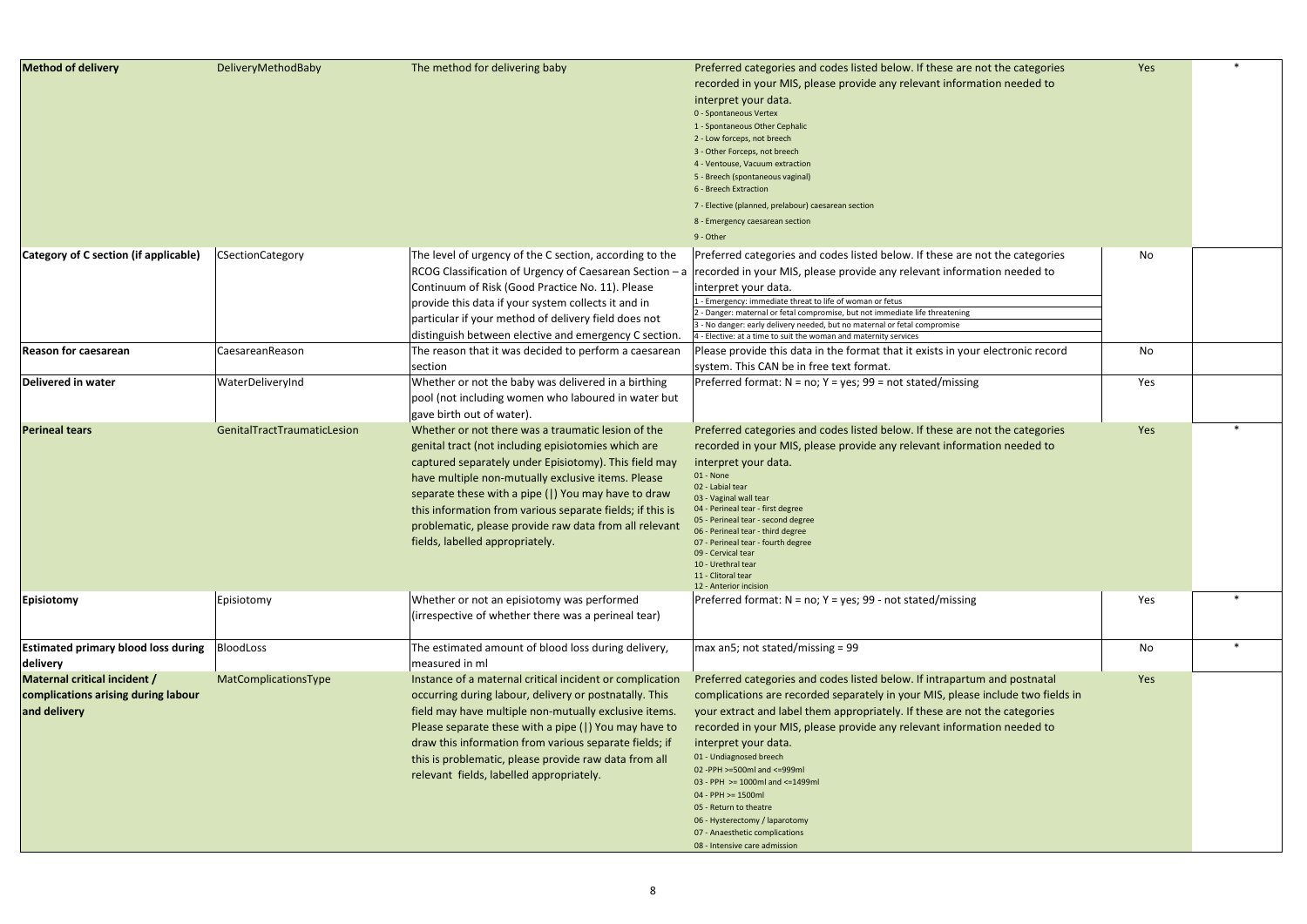|                                                                                                                                                                                                                                                                                                                                                                                                                                                                                                                                                                                                                                                                                                                                                                                                                                                                                                                                                                                                                                                                                                                                                                                                                                                                                                                                                                                                                                                                                                                                                                                                                                                                                                                                                                                                                                                                                                                                                                                                                                                                                                                                                                                                                                                                                                                                                                                                                                                                                                                                                                                                                                                                                                                                                                                                                                                                                                                                                                                                                |              |                               |                                                                              |     | $\ast$<br>$\ast$<br>$\ast$ |
|----------------------------------------------------------------------------------------------------------------------------------------------------------------------------------------------------------------------------------------------------------------------------------------------------------------------------------------------------------------------------------------------------------------------------------------------------------------------------------------------------------------------------------------------------------------------------------------------------------------------------------------------------------------------------------------------------------------------------------------------------------------------------------------------------------------------------------------------------------------------------------------------------------------------------------------------------------------------------------------------------------------------------------------------------------------------------------------------------------------------------------------------------------------------------------------------------------------------------------------------------------------------------------------------------------------------------------------------------------------------------------------------------------------------------------------------------------------------------------------------------------------------------------------------------------------------------------------------------------------------------------------------------------------------------------------------------------------------------------------------------------------------------------------------------------------------------------------------------------------------------------------------------------------------------------------------------------------------------------------------------------------------------------------------------------------------------------------------------------------------------------------------------------------------------------------------------------------------------------------------------------------------------------------------------------------------------------------------------------------------------------------------------------------------------------------------------------------------------------------------------------------------------------------------------------------------------------------------------------------------------------------------------------------------------------------------------------------------------------------------------------------------------------------------------------------------------------------------------------------------------------------------------------------------------------------------------------------------------------------------------------------|--------------|-------------------------------|------------------------------------------------------------------------------|-----|----------------------------|
|                                                                                                                                                                                                                                                                                                                                                                                                                                                                                                                                                                                                                                                                                                                                                                                                                                                                                                                                                                                                                                                                                                                                                                                                                                                                                                                                                                                                                                                                                                                                                                                                                                                                                                                                                                                                                                                                                                                                                                                                                                                                                                                                                                                                                                                                                                                                                                                                                                                                                                                                                                                                                                                                                                                                                                                                                                                                                                                                                                                                                |              |                               |                                                                              |     |                            |
|                                                                                                                                                                                                                                                                                                                                                                                                                                                                                                                                                                                                                                                                                                                                                                                                                                                                                                                                                                                                                                                                                                                                                                                                                                                                                                                                                                                                                                                                                                                                                                                                                                                                                                                                                                                                                                                                                                                                                                                                                                                                                                                                                                                                                                                                                                                                                                                                                                                                                                                                                                                                                                                                                                                                                                                                                                                                                                                                                                                                                |              |                               |                                                                              |     |                            |
|                                                                                                                                                                                                                                                                                                                                                                                                                                                                                                                                                                                                                                                                                                                                                                                                                                                                                                                                                                                                                                                                                                                                                                                                                                                                                                                                                                                                                                                                                                                                                                                                                                                                                                                                                                                                                                                                                                                                                                                                                                                                                                                                                                                                                                                                                                                                                                                                                                                                                                                                                                                                                                                                                                                                                                                                                                                                                                                                                                                                                |              |                               |                                                                              |     |                            |
|                                                                                                                                                                                                                                                                                                                                                                                                                                                                                                                                                                                                                                                                                                                                                                                                                                                                                                                                                                                                                                                                                                                                                                                                                                                                                                                                                                                                                                                                                                                                                                                                                                                                                                                                                                                                                                                                                                                                                                                                                                                                                                                                                                                                                                                                                                                                                                                                                                                                                                                                                                                                                                                                                                                                                                                                                                                                                                                                                                                                                |              |                               |                                                                              |     |                            |
| Delivery outcome                                                                                                                                                                                                                                                                                                                                                                                                                                                                                                                                                                                                                                                                                                                                                                                                                                                                                                                                                                                                                                                                                                                                                                                                                                                                                                                                                                                                                                                                                                                                                                                                                                                                                                                                                                                                                                                                                                                                                                                                                                                                                                                                                                                                                                                                                                                                                                                                                                                                                                                                                                                                                                                                                                                                                                                                                                                                                                                                                                                               | FetusOutcome | Delivery outcome for the baby | Preferred categories and codes listed below. If these are not the categories | Yes |                            |
| 09 - Venous thromboembolism<br>10 - Pulmonary embolism<br>11 - Unsuccessful forceps or ventouse<br>12 - Amniotic Fluid Embolism<br>Date and time of birth (baby)<br>Date and time of birth of the baby<br>BabyBirthDateTime<br>Preferred format: an19 YYYY-MM-DDThh:mm:ss<br>Yes<br>recorded in your MIS, please provide any relevant information needed to<br>interpret your data.<br>10 - Live birth<br>20 - Stillbirth<br>30 - Miscarriage<br>40 - Termination of Pregnancy < 24 weeks<br>50 - Termination of Pregnancy >= 24weeks<br>XX - Other inc vanishing/papyraceous twin, ectopic<br>Type of stillbirth (if applicable)<br>StillbirthType<br>The timing of the stillbirth, if applicable<br>Preferred categories and codes listed below. If these are not the categories<br>No<br>recorded in your MIS, please provide any relevant information needed to<br>interpret your data.<br>01 - Anteparum<br>02 - Intrapartum<br>03 - Timing unknown<br><b>Birth weight</b><br>BirthWeight<br>Weight of the baby at birth in grams<br>Yes<br>$\vert$ max n4<br>Gestation at date of birth in days<br>Gestational age at birth in days<br>GestationLengthBirth<br>$\vert$ max n3<br>Yes<br>Sequence in which the baby was born (if multiple)<br> n1 <br>BirthOrderMaternitySUS<br>Yes<br><b>Birth order</b><br>PersonPhenotypicSex<br>Sex of the baby<br>Preferred categories and codes listed below. If these are not the categories<br>Yes<br>Sex of baby<br>recorded in your MIS, please provide any relevant information needed to<br>interpret your data.<br>0 - Not Known (not recorded)<br>$1 - Male$<br>2 - Female<br>9 - Not Specified<br>ApgarScore1<br>The Apgar score of the neonate 1 minute after delivery<br>$\vert$ max n2<br>No<br>Apgar score at 1 minute<br>The Apgar score of the neonate 5 minutes after delivery max n2<br>Apgar score at 5 minutes<br>ApgarScore5<br>Yes<br>Apgar score at 10 minutes<br>The Apgar score of the neonate 10 minutes after<br>ApgarScore10<br>No<br>max n2<br>delivery<br>NHSNumberBaby<br>The NHS Number of the baby<br>$n10$ (nnnnnnnnnn)<br><b>Baby's NHS number</b><br>Yes<br><b>Baby first feed breast milk status</b><br>Whether the baby's first feed was breast milk<br>Preferred categories and codes listed below. If these are not the categories<br>BabyFirstFeedBreastMilkStatus<br>Yes<br>recorded in your MIS, please provide any relevant information needed to<br>interpret your data.<br>01 - Maternal Breast Milk<br>02 - Donor Breast Milk<br>03 - Not Breast Milk<br>Baby breast milk status (at discharge BabyBreastMilkStatusDischarge<br>Whether the baby was being fed with breast milk at the Preferred categories and codes listed below. If these are not the categories<br>Yes<br>point of baby's discharge from hospital. In the case of a recorded in your MIS, please provide any relevant information needed to<br>from hospital)<br>home birth, this will be captured at the postnatal visit<br>interpret your data. |              |                               |                                                                              |     |                            |
|                                                                                                                                                                                                                                                                                                                                                                                                                                                                                                                                                                                                                                                                                                                                                                                                                                                                                                                                                                                                                                                                                                                                                                                                                                                                                                                                                                                                                                                                                                                                                                                                                                                                                                                                                                                                                                                                                                                                                                                                                                                                                                                                                                                                                                                                                                                                                                                                                                                                                                                                                                                                                                                                                                                                                                                                                                                                                                                                                                                                                |              |                               |                                                                              |     |                            |
|                                                                                                                                                                                                                                                                                                                                                                                                                                                                                                                                                                                                                                                                                                                                                                                                                                                                                                                                                                                                                                                                                                                                                                                                                                                                                                                                                                                                                                                                                                                                                                                                                                                                                                                                                                                                                                                                                                                                                                                                                                                                                                                                                                                                                                                                                                                                                                                                                                                                                                                                                                                                                                                                                                                                                                                                                                                                                                                                                                                                                |              |                               |                                                                              |     |                            |
|                                                                                                                                                                                                                                                                                                                                                                                                                                                                                                                                                                                                                                                                                                                                                                                                                                                                                                                                                                                                                                                                                                                                                                                                                                                                                                                                                                                                                                                                                                                                                                                                                                                                                                                                                                                                                                                                                                                                                                                                                                                                                                                                                                                                                                                                                                                                                                                                                                                                                                                                                                                                                                                                                                                                                                                                                                                                                                                                                                                                                |              |                               |                                                                              |     |                            |
|                                                                                                                                                                                                                                                                                                                                                                                                                                                                                                                                                                                                                                                                                                                                                                                                                                                                                                                                                                                                                                                                                                                                                                                                                                                                                                                                                                                                                                                                                                                                                                                                                                                                                                                                                                                                                                                                                                                                                                                                                                                                                                                                                                                                                                                                                                                                                                                                                                                                                                                                                                                                                                                                                                                                                                                                                                                                                                                                                                                                                |              |                               |                                                                              |     |                            |
|                                                                                                                                                                                                                                                                                                                                                                                                                                                                                                                                                                                                                                                                                                                                                                                                                                                                                                                                                                                                                                                                                                                                                                                                                                                                                                                                                                                                                                                                                                                                                                                                                                                                                                                                                                                                                                                                                                                                                                                                                                                                                                                                                                                                                                                                                                                                                                                                                                                                                                                                                                                                                                                                                                                                                                                                                                                                                                                                                                                                                |              |                               |                                                                              |     |                            |
|                                                                                                                                                                                                                                                                                                                                                                                                                                                                                                                                                                                                                                                                                                                                                                                                                                                                                                                                                                                                                                                                                                                                                                                                                                                                                                                                                                                                                                                                                                                                                                                                                                                                                                                                                                                                                                                                                                                                                                                                                                                                                                                                                                                                                                                                                                                                                                                                                                                                                                                                                                                                                                                                                                                                                                                                                                                                                                                                                                                                                |              |                               |                                                                              |     |                            |
|                                                                                                                                                                                                                                                                                                                                                                                                                                                                                                                                                                                                                                                                                                                                                                                                                                                                                                                                                                                                                                                                                                                                                                                                                                                                                                                                                                                                                                                                                                                                                                                                                                                                                                                                                                                                                                                                                                                                                                                                                                                                                                                                                                                                                                                                                                                                                                                                                                                                                                                                                                                                                                                                                                                                                                                                                                                                                                                                                                                                                |              |                               |                                                                              |     |                            |
|                                                                                                                                                                                                                                                                                                                                                                                                                                                                                                                                                                                                                                                                                                                                                                                                                                                                                                                                                                                                                                                                                                                                                                                                                                                                                                                                                                                                                                                                                                                                                                                                                                                                                                                                                                                                                                                                                                                                                                                                                                                                                                                                                                                                                                                                                                                                                                                                                                                                                                                                                                                                                                                                                                                                                                                                                                                                                                                                                                                                                |              |                               |                                                                              |     |                            |
|                                                                                                                                                                                                                                                                                                                                                                                                                                                                                                                                                                                                                                                                                                                                                                                                                                                                                                                                                                                                                                                                                                                                                                                                                                                                                                                                                                                                                                                                                                                                                                                                                                                                                                                                                                                                                                                                                                                                                                                                                                                                                                                                                                                                                                                                                                                                                                                                                                                                                                                                                                                                                                                                                                                                                                                                                                                                                                                                                                                                                |              |                               |                                                                              |     |                            |
|                                                                                                                                                                                                                                                                                                                                                                                                                                                                                                                                                                                                                                                                                                                                                                                                                                                                                                                                                                                                                                                                                                                                                                                                                                                                                                                                                                                                                                                                                                                                                                                                                                                                                                                                                                                                                                                                                                                                                                                                                                                                                                                                                                                                                                                                                                                                                                                                                                                                                                                                                                                                                                                                                                                                                                                                                                                                                                                                                                                                                |              |                               |                                                                              |     |                            |
|                                                                                                                                                                                                                                                                                                                                                                                                                                                                                                                                                                                                                                                                                                                                                                                                                                                                                                                                                                                                                                                                                                                                                                                                                                                                                                                                                                                                                                                                                                                                                                                                                                                                                                                                                                                                                                                                                                                                                                                                                                                                                                                                                                                                                                                                                                                                                                                                                                                                                                                                                                                                                                                                                                                                                                                                                                                                                                                                                                                                                |              |                               |                                                                              |     |                            |
|                                                                                                                                                                                                                                                                                                                                                                                                                                                                                                                                                                                                                                                                                                                                                                                                                                                                                                                                                                                                                                                                                                                                                                                                                                                                                                                                                                                                                                                                                                                                                                                                                                                                                                                                                                                                                                                                                                                                                                                                                                                                                                                                                                                                                                                                                                                                                                                                                                                                                                                                                                                                                                                                                                                                                                                                                                                                                                                                                                                                                |              |                               |                                                                              |     |                            |
|                                                                                                                                                                                                                                                                                                                                                                                                                                                                                                                                                                                                                                                                                                                                                                                                                                                                                                                                                                                                                                                                                                                                                                                                                                                                                                                                                                                                                                                                                                                                                                                                                                                                                                                                                                                                                                                                                                                                                                                                                                                                                                                                                                                                                                                                                                                                                                                                                                                                                                                                                                                                                                                                                                                                                                                                                                                                                                                                                                                                                |              |                               |                                                                              |     |                            |
|                                                                                                                                                                                                                                                                                                                                                                                                                                                                                                                                                                                                                                                                                                                                                                                                                                                                                                                                                                                                                                                                                                                                                                                                                                                                                                                                                                                                                                                                                                                                                                                                                                                                                                                                                                                                                                                                                                                                                                                                                                                                                                                                                                                                                                                                                                                                                                                                                                                                                                                                                                                                                                                                                                                                                                                                                                                                                                                                                                                                                |              |                               |                                                                              |     |                            |
|                                                                                                                                                                                                                                                                                                                                                                                                                                                                                                                                                                                                                                                                                                                                                                                                                                                                                                                                                                                                                                                                                                                                                                                                                                                                                                                                                                                                                                                                                                                                                                                                                                                                                                                                                                                                                                                                                                                                                                                                                                                                                                                                                                                                                                                                                                                                                                                                                                                                                                                                                                                                                                                                                                                                                                                                                                                                                                                                                                                                                |              |                               |                                                                              |     |                            |
|                                                                                                                                                                                                                                                                                                                                                                                                                                                                                                                                                                                                                                                                                                                                                                                                                                                                                                                                                                                                                                                                                                                                                                                                                                                                                                                                                                                                                                                                                                                                                                                                                                                                                                                                                                                                                                                                                                                                                                                                                                                                                                                                                                                                                                                                                                                                                                                                                                                                                                                                                                                                                                                                                                                                                                                                                                                                                                                                                                                                                |              |                               |                                                                              |     |                            |
|                                                                                                                                                                                                                                                                                                                                                                                                                                                                                                                                                                                                                                                                                                                                                                                                                                                                                                                                                                                                                                                                                                                                                                                                                                                                                                                                                                                                                                                                                                                                                                                                                                                                                                                                                                                                                                                                                                                                                                                                                                                                                                                                                                                                                                                                                                                                                                                                                                                                                                                                                                                                                                                                                                                                                                                                                                                                                                                                                                                                                |              |                               |                                                                              |     |                            |
|                                                                                                                                                                                                                                                                                                                                                                                                                                                                                                                                                                                                                                                                                                                                                                                                                                                                                                                                                                                                                                                                                                                                                                                                                                                                                                                                                                                                                                                                                                                                                                                                                                                                                                                                                                                                                                                                                                                                                                                                                                                                                                                                                                                                                                                                                                                                                                                                                                                                                                                                                                                                                                                                                                                                                                                                                                                                                                                                                                                                                |              |                               |                                                                              |     |                            |
|                                                                                                                                                                                                                                                                                                                                                                                                                                                                                                                                                                                                                                                                                                                                                                                                                                                                                                                                                                                                                                                                                                                                                                                                                                                                                                                                                                                                                                                                                                                                                                                                                                                                                                                                                                                                                                                                                                                                                                                                                                                                                                                                                                                                                                                                                                                                                                                                                                                                                                                                                                                                                                                                                                                                                                                                                                                                                                                                                                                                                |              |                               |                                                                              |     |                            |
|                                                                                                                                                                                                                                                                                                                                                                                                                                                                                                                                                                                                                                                                                                                                                                                                                                                                                                                                                                                                                                                                                                                                                                                                                                                                                                                                                                                                                                                                                                                                                                                                                                                                                                                                                                                                                                                                                                                                                                                                                                                                                                                                                                                                                                                                                                                                                                                                                                                                                                                                                                                                                                                                                                                                                                                                                                                                                                                                                                                                                |              |                               |                                                                              |     |                            |
|                                                                                                                                                                                                                                                                                                                                                                                                                                                                                                                                                                                                                                                                                                                                                                                                                                                                                                                                                                                                                                                                                                                                                                                                                                                                                                                                                                                                                                                                                                                                                                                                                                                                                                                                                                                                                                                                                                                                                                                                                                                                                                                                                                                                                                                                                                                                                                                                                                                                                                                                                                                                                                                                                                                                                                                                                                                                                                                                                                                                                |              |                               |                                                                              |     |                            |
|                                                                                                                                                                                                                                                                                                                                                                                                                                                                                                                                                                                                                                                                                                                                                                                                                                                                                                                                                                                                                                                                                                                                                                                                                                                                                                                                                                                                                                                                                                                                                                                                                                                                                                                                                                                                                                                                                                                                                                                                                                                                                                                                                                                                                                                                                                                                                                                                                                                                                                                                                                                                                                                                                                                                                                                                                                                                                                                                                                                                                |              |                               |                                                                              |     |                            |
|                                                                                                                                                                                                                                                                                                                                                                                                                                                                                                                                                                                                                                                                                                                                                                                                                                                                                                                                                                                                                                                                                                                                                                                                                                                                                                                                                                                                                                                                                                                                                                                                                                                                                                                                                                                                                                                                                                                                                                                                                                                                                                                                                                                                                                                                                                                                                                                                                                                                                                                                                                                                                                                                                                                                                                                                                                                                                                                                                                                                                |              |                               |                                                                              |     |                            |
|                                                                                                                                                                                                                                                                                                                                                                                                                                                                                                                                                                                                                                                                                                                                                                                                                                                                                                                                                                                                                                                                                                                                                                                                                                                                                                                                                                                                                                                                                                                                                                                                                                                                                                                                                                                                                                                                                                                                                                                                                                                                                                                                                                                                                                                                                                                                                                                                                                                                                                                                                                                                                                                                                                                                                                                                                                                                                                                                                                                                                |              |                               |                                                                              |     |                            |
|                                                                                                                                                                                                                                                                                                                                                                                                                                                                                                                                                                                                                                                                                                                                                                                                                                                                                                                                                                                                                                                                                                                                                                                                                                                                                                                                                                                                                                                                                                                                                                                                                                                                                                                                                                                                                                                                                                                                                                                                                                                                                                                                                                                                                                                                                                                                                                                                                                                                                                                                                                                                                                                                                                                                                                                                                                                                                                                                                                                                                |              |                               |                                                                              |     |                            |
|                                                                                                                                                                                                                                                                                                                                                                                                                                                                                                                                                                                                                                                                                                                                                                                                                                                                                                                                                                                                                                                                                                                                                                                                                                                                                                                                                                                                                                                                                                                                                                                                                                                                                                                                                                                                                                                                                                                                                                                                                                                                                                                                                                                                                                                                                                                                                                                                                                                                                                                                                                                                                                                                                                                                                                                                                                                                                                                                                                                                                |              |                               |                                                                              |     |                            |
|                                                                                                                                                                                                                                                                                                                                                                                                                                                                                                                                                                                                                                                                                                                                                                                                                                                                                                                                                                                                                                                                                                                                                                                                                                                                                                                                                                                                                                                                                                                                                                                                                                                                                                                                                                                                                                                                                                                                                                                                                                                                                                                                                                                                                                                                                                                                                                                                                                                                                                                                                                                                                                                                                                                                                                                                                                                                                                                                                                                                                |              |                               |                                                                              |     |                            |
|                                                                                                                                                                                                                                                                                                                                                                                                                                                                                                                                                                                                                                                                                                                                                                                                                                                                                                                                                                                                                                                                                                                                                                                                                                                                                                                                                                                                                                                                                                                                                                                                                                                                                                                                                                                                                                                                                                                                                                                                                                                                                                                                                                                                                                                                                                                                                                                                                                                                                                                                                                                                                                                                                                                                                                                                                                                                                                                                                                                                                |              |                               |                                                                              |     |                            |
|                                                                                                                                                                                                                                                                                                                                                                                                                                                                                                                                                                                                                                                                                                                                                                                                                                                                                                                                                                                                                                                                                                                                                                                                                                                                                                                                                                                                                                                                                                                                                                                                                                                                                                                                                                                                                                                                                                                                                                                                                                                                                                                                                                                                                                                                                                                                                                                                                                                                                                                                                                                                                                                                                                                                                                                                                                                                                                                                                                                                                |              |                               |                                                                              |     |                            |
|                                                                                                                                                                                                                                                                                                                                                                                                                                                                                                                                                                                                                                                                                                                                                                                                                                                                                                                                                                                                                                                                                                                                                                                                                                                                                                                                                                                                                                                                                                                                                                                                                                                                                                                                                                                                                                                                                                                                                                                                                                                                                                                                                                                                                                                                                                                                                                                                                                                                                                                                                                                                                                                                                                                                                                                                                                                                                                                                                                                                                |              |                               |                                                                              |     |                            |
|                                                                                                                                                                                                                                                                                                                                                                                                                                                                                                                                                                                                                                                                                                                                                                                                                                                                                                                                                                                                                                                                                                                                                                                                                                                                                                                                                                                                                                                                                                                                                                                                                                                                                                                                                                                                                                                                                                                                                                                                                                                                                                                                                                                                                                                                                                                                                                                                                                                                                                                                                                                                                                                                                                                                                                                                                                                                                                                                                                                                                |              |                               |                                                                              |     |                            |
|                                                                                                                                                                                                                                                                                                                                                                                                                                                                                                                                                                                                                                                                                                                                                                                                                                                                                                                                                                                                                                                                                                                                                                                                                                                                                                                                                                                                                                                                                                                                                                                                                                                                                                                                                                                                                                                                                                                                                                                                                                                                                                                                                                                                                                                                                                                                                                                                                                                                                                                                                                                                                                                                                                                                                                                                                                                                                                                                                                                                                |              |                               |                                                                              |     |                            |
|                                                                                                                                                                                                                                                                                                                                                                                                                                                                                                                                                                                                                                                                                                                                                                                                                                                                                                                                                                                                                                                                                                                                                                                                                                                                                                                                                                                                                                                                                                                                                                                                                                                                                                                                                                                                                                                                                                                                                                                                                                                                                                                                                                                                                                                                                                                                                                                                                                                                                                                                                                                                                                                                                                                                                                                                                                                                                                                                                                                                                |              |                               |                                                                              |     |                            |
|                                                                                                                                                                                                                                                                                                                                                                                                                                                                                                                                                                                                                                                                                                                                                                                                                                                                                                                                                                                                                                                                                                                                                                                                                                                                                                                                                                                                                                                                                                                                                                                                                                                                                                                                                                                                                                                                                                                                                                                                                                                                                                                                                                                                                                                                                                                                                                                                                                                                                                                                                                                                                                                                                                                                                                                                                                                                                                                                                                                                                |              |                               |                                                                              |     |                            |
|                                                                                                                                                                                                                                                                                                                                                                                                                                                                                                                                                                                                                                                                                                                                                                                                                                                                                                                                                                                                                                                                                                                                                                                                                                                                                                                                                                                                                                                                                                                                                                                                                                                                                                                                                                                                                                                                                                                                                                                                                                                                                                                                                                                                                                                                                                                                                                                                                                                                                                                                                                                                                                                                                                                                                                                                                                                                                                                                                                                                                |              |                               |                                                                              |     |                            |
|                                                                                                                                                                                                                                                                                                                                                                                                                                                                                                                                                                                                                                                                                                                                                                                                                                                                                                                                                                                                                                                                                                                                                                                                                                                                                                                                                                                                                                                                                                                                                                                                                                                                                                                                                                                                                                                                                                                                                                                                                                                                                                                                                                                                                                                                                                                                                                                                                                                                                                                                                                                                                                                                                                                                                                                                                                                                                                                                                                                                                |              |                               |                                                                              |     |                            |
|                                                                                                                                                                                                                                                                                                                                                                                                                                                                                                                                                                                                                                                                                                                                                                                                                                                                                                                                                                                                                                                                                                                                                                                                                                                                                                                                                                                                                                                                                                                                                                                                                                                                                                                                                                                                                                                                                                                                                                                                                                                                                                                                                                                                                                                                                                                                                                                                                                                                                                                                                                                                                                                                                                                                                                                                                                                                                                                                                                                                                |              |                               |                                                                              |     |                            |
|                                                                                                                                                                                                                                                                                                                                                                                                                                                                                                                                                                                                                                                                                                                                                                                                                                                                                                                                                                                                                                                                                                                                                                                                                                                                                                                                                                                                                                                                                                                                                                                                                                                                                                                                                                                                                                                                                                                                                                                                                                                                                                                                                                                                                                                                                                                                                                                                                                                                                                                                                                                                                                                                                                                                                                                                                                                                                                                                                                                                                |              |                               |                                                                              |     |                            |
|                                                                                                                                                                                                                                                                                                                                                                                                                                                                                                                                                                                                                                                                                                                                                                                                                                                                                                                                                                                                                                                                                                                                                                                                                                                                                                                                                                                                                                                                                                                                                                                                                                                                                                                                                                                                                                                                                                                                                                                                                                                                                                                                                                                                                                                                                                                                                                                                                                                                                                                                                                                                                                                                                                                                                                                                                                                                                                                                                                                                                |              |                               |                                                                              |     |                            |
| 01 - Exclusively Breast Milk Feeding<br>closest to 48 hours of birth                                                                                                                                                                                                                                                                                                                                                                                                                                                                                                                                                                                                                                                                                                                                                                                                                                                                                                                                                                                                                                                                                                                                                                                                                                                                                                                                                                                                                                                                                                                                                                                                                                                                                                                                                                                                                                                                                                                                                                                                                                                                                                                                                                                                                                                                                                                                                                                                                                                                                                                                                                                                                                                                                                                                                                                                                                                                                                                                           |              |                               |                                                                              |     |                            |
|                                                                                                                                                                                                                                                                                                                                                                                                                                                                                                                                                                                                                                                                                                                                                                                                                                                                                                                                                                                                                                                                                                                                                                                                                                                                                                                                                                                                                                                                                                                                                                                                                                                                                                                                                                                                                                                                                                                                                                                                                                                                                                                                                                                                                                                                                                                                                                                                                                                                                                                                                                                                                                                                                                                                                                                                                                                                                                                                                                                                                |              |                               |                                                                              |     |                            |
|                                                                                                                                                                                                                                                                                                                                                                                                                                                                                                                                                                                                                                                                                                                                                                                                                                                                                                                                                                                                                                                                                                                                                                                                                                                                                                                                                                                                                                                                                                                                                                                                                                                                                                                                                                                                                                                                                                                                                                                                                                                                                                                                                                                                                                                                                                                                                                                                                                                                                                                                                                                                                                                                                                                                                                                                                                                                                                                                                                                                                |              |                               |                                                                              |     |                            |
|                                                                                                                                                                                                                                                                                                                                                                                                                                                                                                                                                                                                                                                                                                                                                                                                                                                                                                                                                                                                                                                                                                                                                                                                                                                                                                                                                                                                                                                                                                                                                                                                                                                                                                                                                                                                                                                                                                                                                                                                                                                                                                                                                                                                                                                                                                                                                                                                                                                                                                                                                                                                                                                                                                                                                                                                                                                                                                                                                                                                                |              |                               |                                                                              |     |                            |